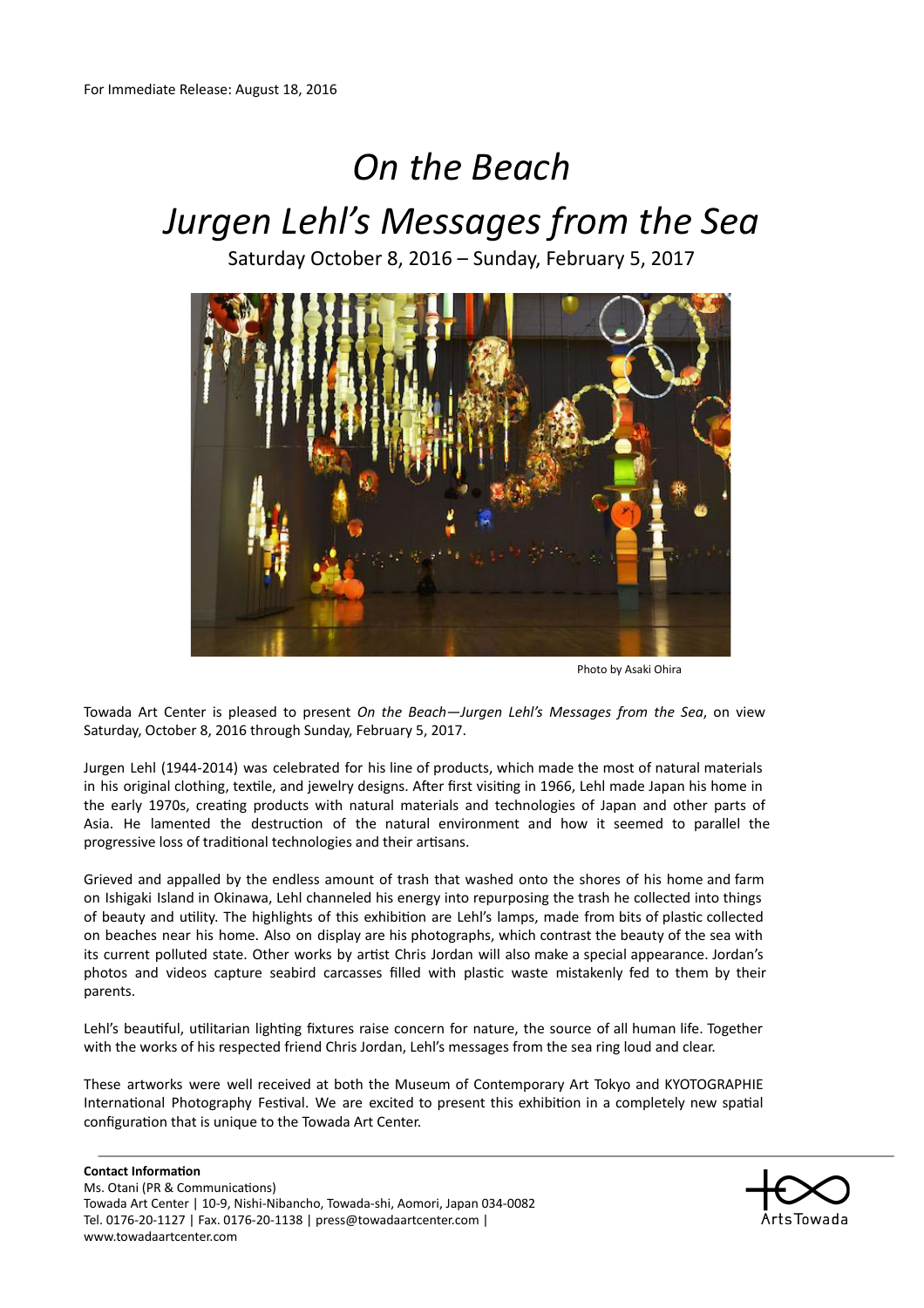### About the Exhibition

| Name                     | On the Beach-Jurgen Lehl's Messages from the Sea                                  |
|--------------------------|-----------------------------------------------------------------------------------|
| <b>Exhibition Period</b> | Saturday, October 8, 2016 - Sunday, February 5, 2017                              |
| Hours                    | 9:00–17:00 (Last admission 30 minutes before closing)                             |
|                          | Closed Mondays (except for National Holidays, in which case the Center is open on |
|                          | the holiday and closed the following Tuesday)                                     |
|                          | Closed Monday, December 26 - Sunday, January 1, 2017, for Winter Holidays         |
| Venue                    | Towada Art Center                                                                 |
| Admission                | Exhibition + Permanent Collection: 1,000 yen Exhibition only: 600 yen             |
| Organized by             | Towada Art Center                                                                 |
| In cooperation with      | Jurgen Lehl Co., Ltd.                                                             |
| With the support of      | The To-o Nippo Press, The Daily-Tohoku Shimbun Inc., Aomori Broadcasting          |
|                          | Cooperation, Aomori Television Broadcasting Co., Ltd., Asahi Broadcasting Aomori  |
|                          | Co., Ltd., & Towada City Board of Education                                       |

Artwork contributed by Chris Jordan & KYOTOGRAPHIE International Photography Festival

### Jurgen Lehl

Lehl moved to Japan in 1971 after working as a textile designer in Paris and New York during the 1960s. He founded his own company and began designing clothes, furniture, kitchenware, and more. He is now known as a pioneer of lifestyle design.

In 2006 he conceived and launched the Babaghuri label, which focuses on handicraft and environmentally friendly production. The label aims to use as many natural materials as possible to produce clothing that steer clear of fashion trends and can be used for any occasion. The label's corporate policies dictate that all products must reduce pollution and be biodegradable. Traditional techniques and handicraft are respected in production, which the label entrusts to skilled craftsmen in India, China, Pakistan, Indonesia, and Japan.



Photo by Yuriko Takagi

#### **Selected Group Exhibitions**

| Feb 2015 | <b>EARTH MATTERS: When Natural &amp; Creative Forces Meet, Artipelag (Stockholm, Sweden)</b> |
|----------|----------------------------------------------------------------------------------------------|
| Jul 2015 | An Art Exhibition for Children: Whose place is this?, Museum of Contemporary Art             |
| Tokyo    |                                                                                              |
| Apr 2014 | Chris Jordan + Jurgen Lehl   Midway: Message from the Gyre, KYOTOGRAPHIE International       |
|          | Photography Festival                                                                         |

#### **Related Publications**

Jurgen Lehl and Tadanori Yokoo, *Made In Japan: The Texles Of Jurgen Lehl* (Tokyo: Parco, 1983) Leonard Koren, *New Fashion Japan* (New York, Kodansha, 1984) Richard Marn and Harold Koda, *Flair: Fashion Collected by Tina Chow* (New York: Rizzoli, 1992) Jurgen Lehl and Yuriko Takagi, *Koromo: Jurgen Lehl's Fabrics* (Tokyo: Libro Port, 1997) Jurgen Lehl, *ZOMO* (Tokyo: Jurgen Lehl Co.,Ltd., 2002) Jurgen Lehl, *Babaghuri* (Tokyo: Jurgen Lehl Co.,Ltd., 2005) Akito Akagi et al., *Cha no hako* (Tokyo: Rutles, 2004) Jurgen Lehl and Yuriko Takagi, *DACHI* (Tokyo: Rutles, 2005) Yuriko Takagi et al., *Jurgen Lehl to Babaghuri wo sagasiniiku* (Tokyo: PHP Editors Group, 2009) Jurgen Lehl and Kazuko Koike, *On the Beach 1* (Tokyo: Hehe, 2015)

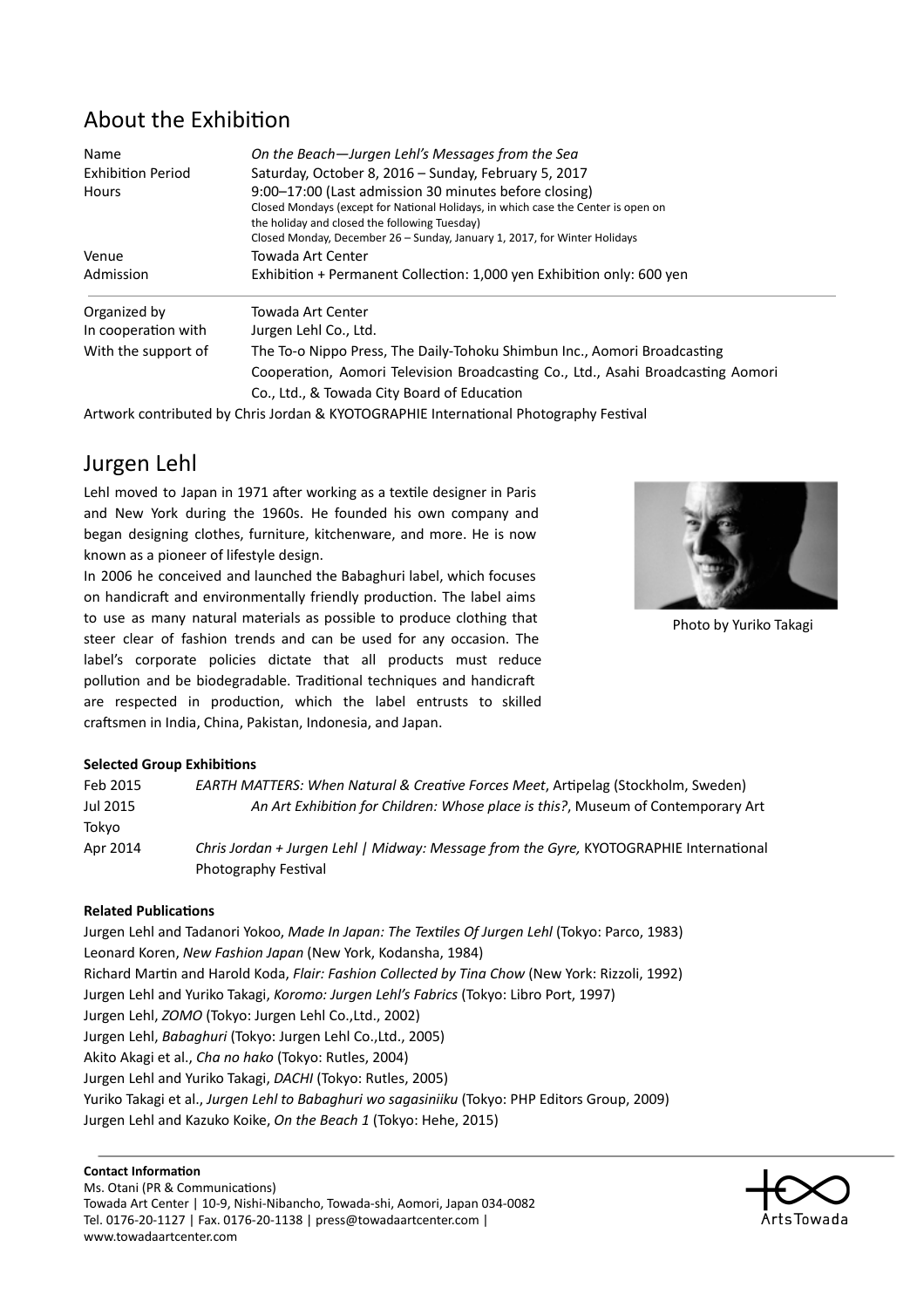### Artwork contributed by

#### **Chris Jordan (1963– ) |** [www.chrisjordan.com](http://www.chrisjordan.com/)

Born in San Francisco, California, USA, Chris Jordan is a photographer and videographer who documents the effects of environmental destruction on bird ecology in the North Pacific Ocean. (8 photographic and video works on display.)

#### **KYOTOGRAPHIE Kyoto International Photography Festival 2016 | [www.kyotographie.jp](http://www.kyotographie.jp/)**

Organized and produced *Chris Jordan + Jurgen Lehl Midway: Message from the Gyre*. Part of that exhibion will be reproduced in *On the Beach—Jurgen Lehl's Messages from the Sea*.

### **Highlights**

Jurgen Lehl began making lamps out of the vast amounts of plastic that had washed up on the beach near his home. *On the Beach—Jurgen Lehl's Messages from the Sea* showcases about 140 of his works, including the plastic lamps, which are beautiful objects of light, as well has Lehl's own photography of the beaches of Okinawa. These photographs, produced in sets of two, portray the same ocean scenery. One depicts the former beauty of the landscape while the other shows its current littered state.

Chris Jordan's photos and videos capture the birds of the Midway Islands in the North Pacific Ocean and their decimation by mistakenly ingesting the plastic that washes up on the islands' beaches.

*On the Beach—Jurgen Lehl's Messages from the Sea* invites viewers to experience firsthand the gap that exists between the illusionary world of the artist and the tragic reality of the world's oceans.

### Related Events

#### **Three‐Part Talk Series**

The museum invites Jurgen Lehl's close friends and colleagues to talk about his life and creation.

- 1. *Opening Talk | Saturday, October 8* Hideaki Matsuura (Jurgen Lehl Co.,Ltd.) & Kazuko Koike (Director, Towada Art Center) Venue | Towada Art Center Exhibition Space Admission | Free with exhibition ticket
- 2. *Talk*\* *| November (Date TBD)* Yuriko Takagi (Photographer) Venue | Towada Art Center Cube (tentative) Admission | Free with exhibition ticket
- 3. *Talk*\* *| November (Date TBD)* Mayu Tsuruta (Actress) Venue | Exhibition Space Admission | Free with exhibition ticket *\*Event details will be announced on our website in early September.*

#### **Yutaka Oyama Concert | Saturday, January 7 (Time TBD)**

Performers | Yutaka Oyama (Third-generation Tsugaru-jamisen player of the Oyama School), Junichi Saito (guitar) Venue | Towada Art Center Cube Admission | TBD

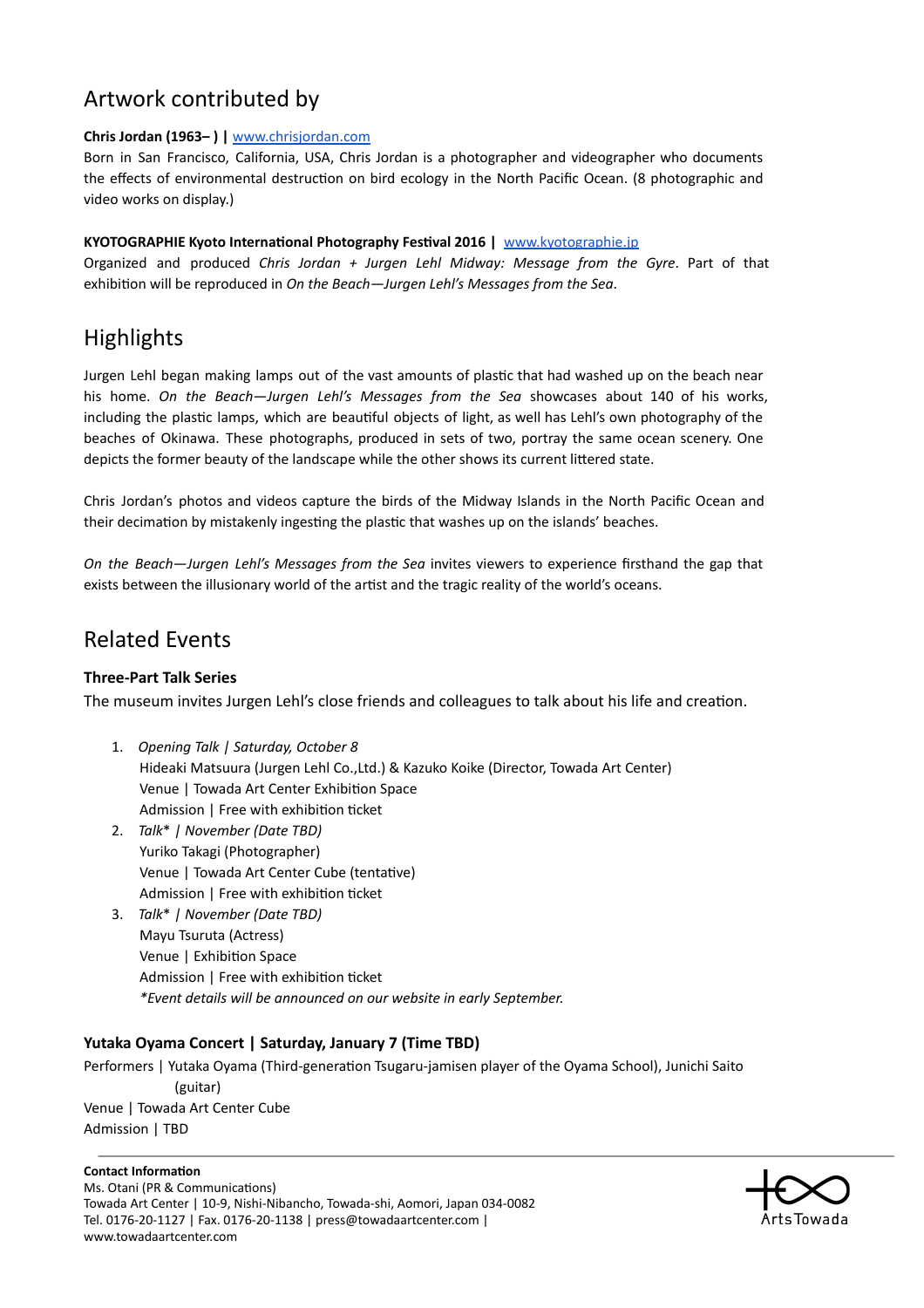## About the Artwork

Around 140 artworks that include illustration, sculpture, photography, video, and more. Please contact the museum if you are interested in leasing any of the artwork.



Photo by Jurgen Lehl Photo by Asaki Ohira Photo by Asaki Ohira Photo by Asaki Ohira



Photo by Jurgen Lehl **Photo by Jurgen Lehl**